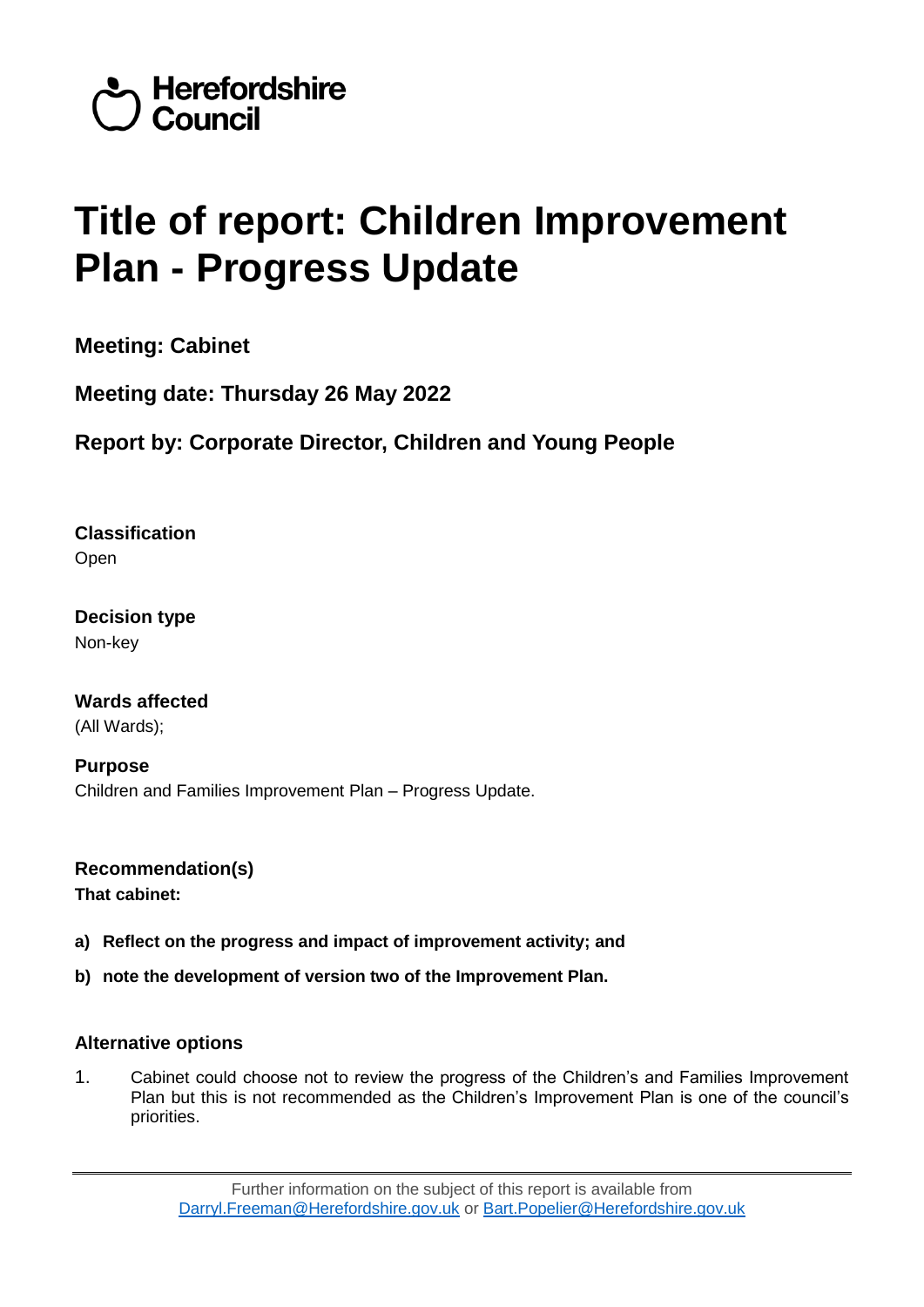# **Key considerations**

- 2. On 18 May 2021, the Department for Education (DfE) issued Herefordshire Council with a [non](https://assets.publishing.service.gov.uk/government/uploads/system/uploads/attachment_data/file/987553/Herefordshire_Council_improvement_notice.pdf)[statutory notice to improve.](https://assets.publishing.service.gov.uk/government/uploads/system/uploads/attachment_data/file/987553/Herefordshire_Council_improvement_notice.pdf)
- 3. On 28 October 2021, [Cabinet endorsed](https://councillors.herefordshire.gov.uk/ieListDocuments.aspx?CId=251&MId=8142&Ver=4) version 1 of the Children and Families Strategic Improvement Plan. This plan was largely transactional and focused on activity rather than on outcomes. As we have progressed version 1 of the plan we have refined our approach and this has resulted in the development of draft version 2 of the Children's Improvement Plan which has outcomes at its centre (Appendix 1). This will allow us to report more accurately on the impact of our improvements on the lives of children and young people.
- 4. At the time of writing (April 2022), Members, staff and partners have been invited to comment version 2 of the Children's Improvement plan. All comments will be reviewed and carefully considered and incorporated where they clearly develop the plan further.
- 5. A draft copy of version 2 of the plan was taken to the Herefordshire Improvement Board, chaired by our DfE Advisor, and will be using this as a working document from the end of April 2022.
- 6. Once finalised, version 2 of the plan will include a series of "Measures that Matter" that are a distinct set of indicators which together will provide evidence of ongoing improvement and impact. These are local indicators and are in addition to the wide range of established key performance indicators that are traditionally available to the service.
- 7. The revised plan and Measures that matter are expected to be approved at meeting of the Operational Board on 16 May 2022.
- 8. On 31 March 2022, [Cabinet approved](https://councillors.herefordshire.gov.uk/ieListDocuments.aspx?CId=251&MId=8692&Ver=4) £11.49m Resilience Reserve funding for transformation of Children's Services. This will enable us to better resource Children's Social Care services and deliver improvement.
- 9. The Department for Education (DfE) conducted a further 6-month review on 25 April. Progress in a number of key areas of performance was noted, as was the significant rise in demand experienced by the service in recent months. The services remains the focus of a non-statutory improvement notice and will do at least until the outcome of a future inspection by Ofsted is known.
- 10. 99.89% of the £1.7m grant from the DfE, which had to be utilised by 31 March 2022, was used leaving an underspent of just £2,376 (0.14%) The grant was to support and accelerate improvement activity, and in particular supported increased capacity and work to develop our Early Help offer and integration with Talk Community.
- 11. The Director of Children's Services maintains regular communication with local Ofsted officials and the 'Annual Conversation' a meeting between senior officers and senior Ofsted officials takes place on 9 June 2022. The focus of this meeting, which Ofsted conducts with each local authority children's services across the country, is on schools, early years, SEND, post 16 provision, and children's social care provision. Formal feedback from this meeting will be included in a future report to Cabinet.
- 12. The service is due an ILACS (Inspection of Local Authority Children's Services) by Ofsted, expected later this year and themes emerging from the Annual Conversation will likely inform the inspectors' key lines of enquiry.
- 13. Recruitment of experienced workers remains a challenge, a national topic being discussed by the DfE and the Association of Directors of Children's Services (ADCS).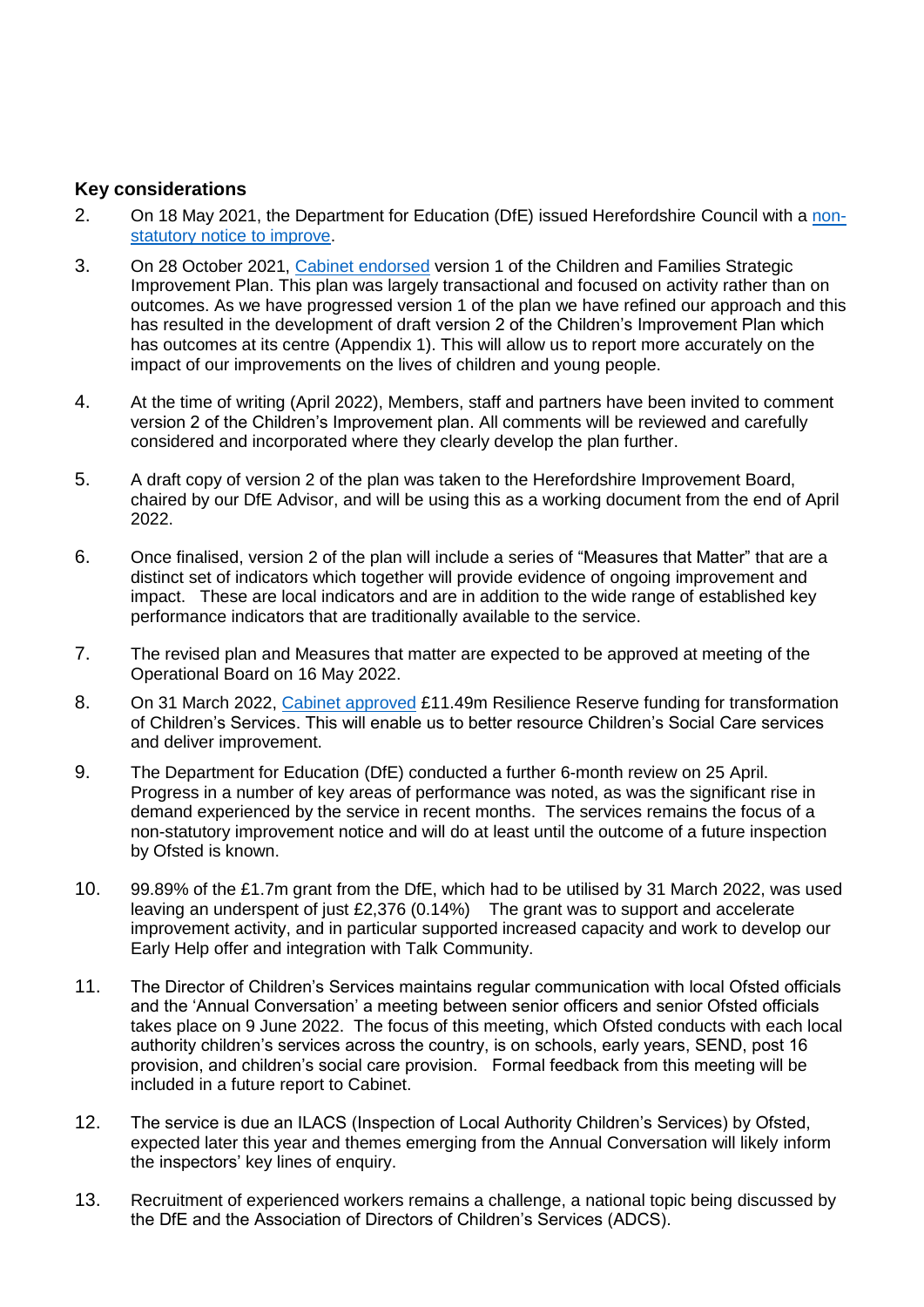- 14. A career progression scheme for social workers has been developed and its implementation will begin at the end of May 2022.
- 15. Recruitment of the first group of Newly Qualified Social Workers, supported by the additional investment agreed by Cabinet on 31 March 2022 is underway.
- 16. Provisional offers have been made to two permanent Service Directors, appointed following an assessment day on 27 April 2022 and plans for their arrival and induction are being developed.
- 17. Improved performance is now becoming evident in a number of key areas despite having seen considerable rises in demand in recent months, the focus in recent months being on those areas that have been identified by Ofsted as priority action such as caseloads, and supervision. Progress and impact is summarised in Appendix 2.
- 18. The Corporate Parenting Board met on 27 April 2022 with a smaller group of nominated Councillors and officers to participate in a workshop facilitated by the Local Government Association. A self-evaluation activity was commenced and when completed will contribute to further developmental activity and peer-led review in the coming months.
- 19. The Children and Young People Scrutiny Committee met on 26 April and considered the Transformation paper presented to Cabinet on 31 March 2022 and the revised Improvement Plan. The Scrutiny Committee propose to resume bi-monthly meetings after the next meeting in May and are considering the establishment of a Task and Finish group to consider workforce-related topics such as retention and recruitment, learning and development, and workloads.

# **Community impact**

- 20. The notice requiring improvement has a direct and indirect effect on the lives of both current and future children and families in Herefordshire.
- 21. Keeping children safe is one of the most important things this council does and the details in this report support whatever action is required to ensure children and families receive the services they deserve.
- 22. The County Plan 2020–2024 includes the ambition to 'strengthen communities to ensure everyone lives well and safely together'. Specifically, the council aims to:
	- a. Ensure all children are healthy, safe, and inspired to achieve;
	- b. Ensure that children in care, and moving on from care, are well supported and make good life choices; and
	- c. Protect and improve the lives of vulnerable people.

#### **Environmental Impact**

- 23. There are no specific environmental impacts arising from this report.
- 24. The transformation activity will be undertaken with consideration to minimise waste and resource in line with the Council's Environmental Policy.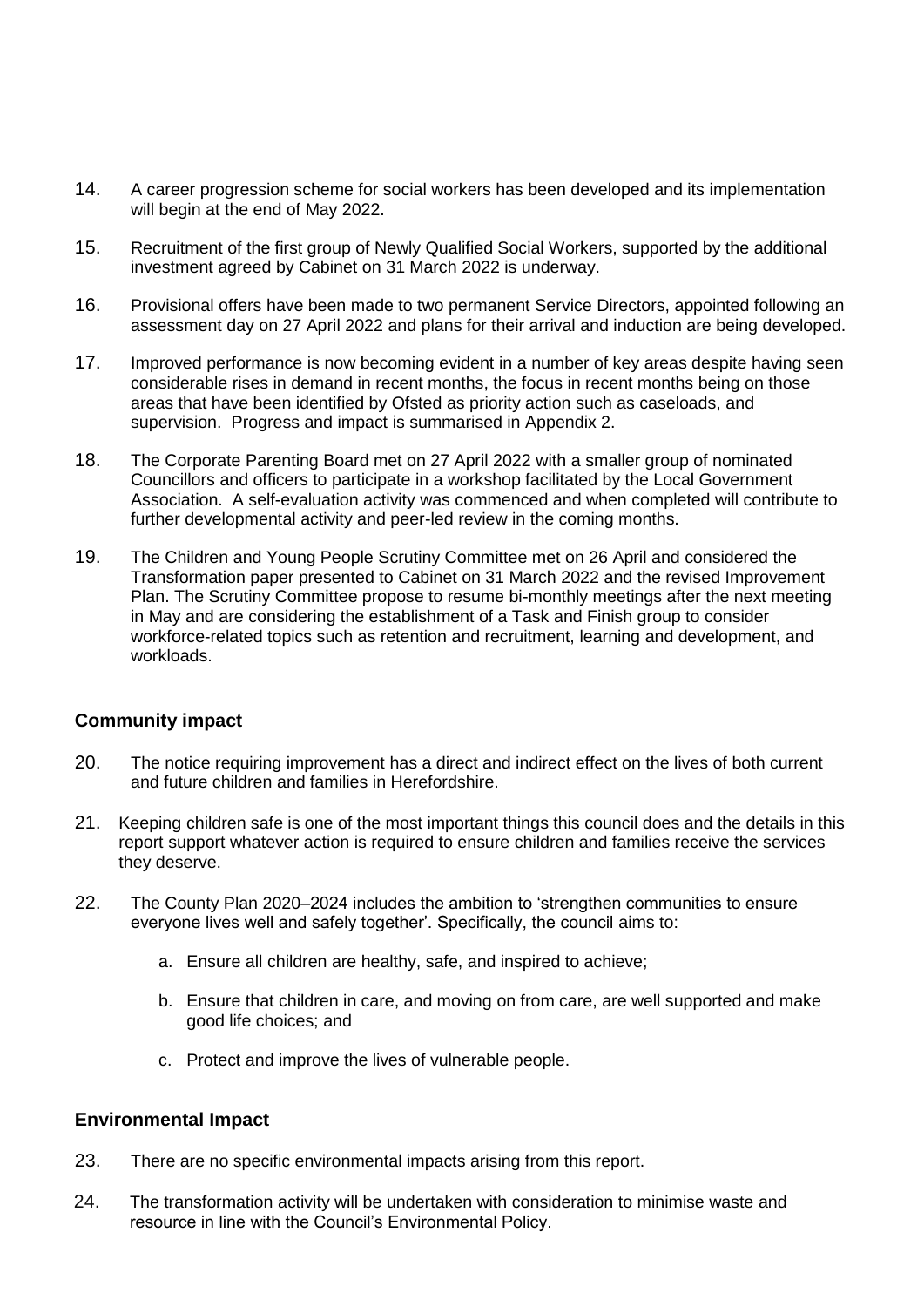# **Equality duty**

25. Under section 149 of the Equality Act 2010, the 'general duty' on public authorities is set out as follows:

A public authority must, in the exercise of its functions, have due regard to the need to

- a) eliminate discrimination, harassment, victimisation and any other conduct that is prohibited by or under this Act;
- b) advance equality of opportunity between persons who share a relevant protected characteristic and persons who do not share it;
- c) foster good relations between persons who share a relevant protected characteristic and persons who do not share it.
- 26. The Equality Act 2010 established a positive obligation on local authorities to promote equality and to reduce discrimination in relation to any of the nine protected characteristics:
	- a. Age;
	- b. disability;
	- c. gender reassignment;
	- d. pregnancy and maternity;
	- e. marriage and civil partnership;
	- f. race;
	- g. religion or belief; sex; and
	- h. sexual orientation.
- 27. In particular, the council must have due regard to the public sector equality duty when taking any decisions on service changes.
- 28. As our projects and service delivery progresses, and changes are designed, equality impact assessment will be undertaken where necessary.

#### **Resource implications**

- 29. There are significant additional revenue implications for the improvement work required. There are no expected capital resource implications.
- 30. The resource implications for 2022-2023 are not included in the base budget and were considered by Cabinet on 31 March 2022.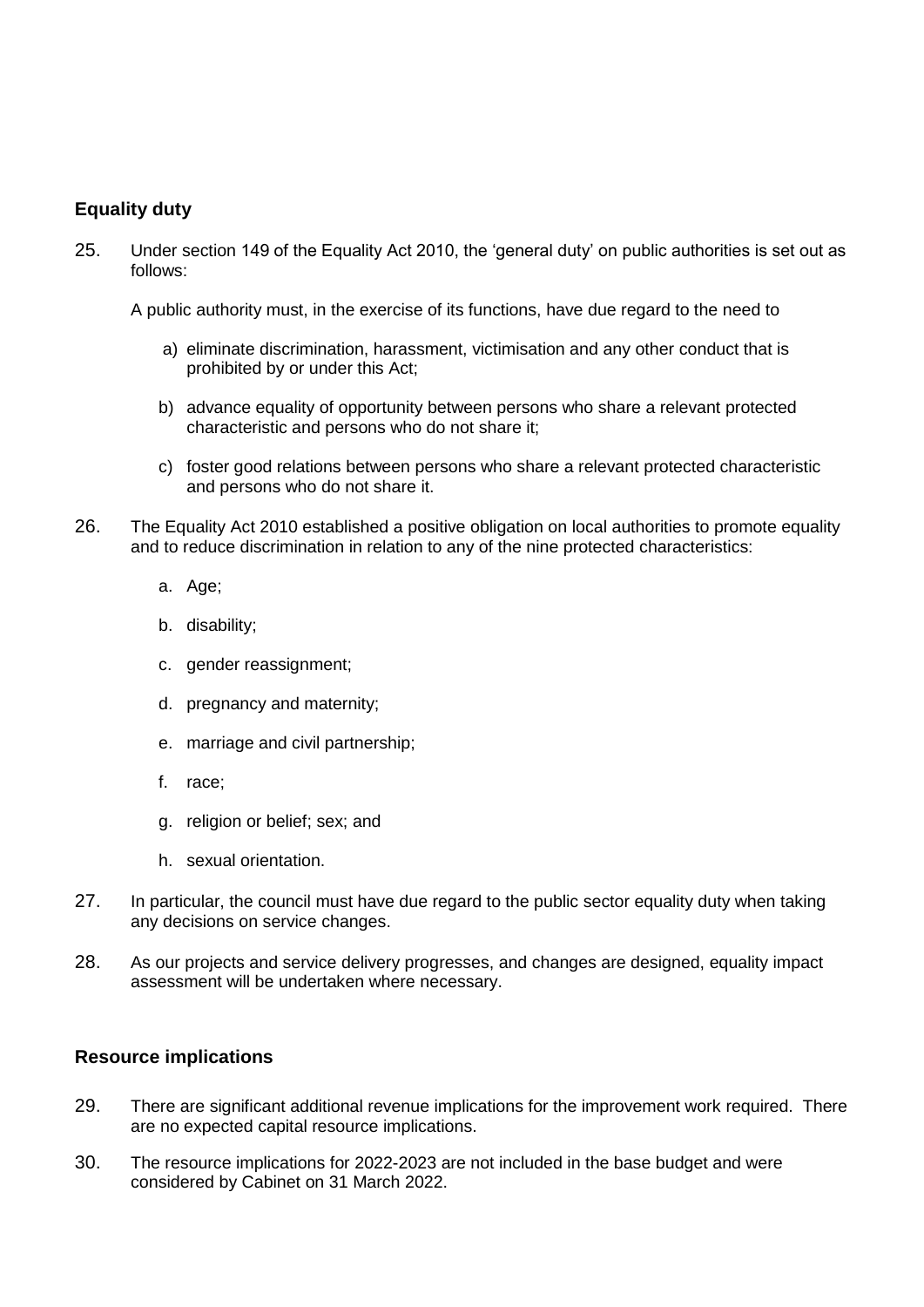# **Legal implications**

- 31. The Council was issued with a non-statutory improvement notice by the Department for Education on 18 May 2021. To comply with this notice, the Council must work with the DfE Adviser for a minimum of 12 months, and until such time that the Secretary of State is satisfied this is no longer required.
- 32. The notice sets out that the council should aim for actions included in the Improvement Plan to be delivered by the end of April 2022 or sooner, where appropriate. If there is a failure to comply with this notice or should ministers not be satisfied with the Council's progress at any stage, ministers may choose to invoke their statutory powers of intervention (s497A Education Act 1996) to direct the council to enter into an appropriate arrangement to secure the improvements required in children's services, potentially resulting in the establishment of a **Trust**

#### **Risk management**

- 33. The improvement notice is clear that, should the council be unwilling or unable to comply with this improvement notice, or should ministers not be satisfied with the Council's progress at any stage, ministers may choose to invoke their statutory powers of intervention (s497A Education Act 1996) to direct the council to enter into an appropriate arrangement to secure the improvements required in children's services.
- 34. Statutory improvement notices could be issued and more critical or enduring underperformance may necessitate the use of Statutory Directions compelling the Council to take certain actions.
- 35. In extreme cases the DfE can direct partial or complete outsourcing of Children Services to a third party or the establishment of a Children's Trust.

#### **Consultees**

36. None.

# **Appendices**

Appendix 1 – Final Draft Improvement Plan v2 Appendix 2 – Performance and Impact summary

#### **Background papers**

None.